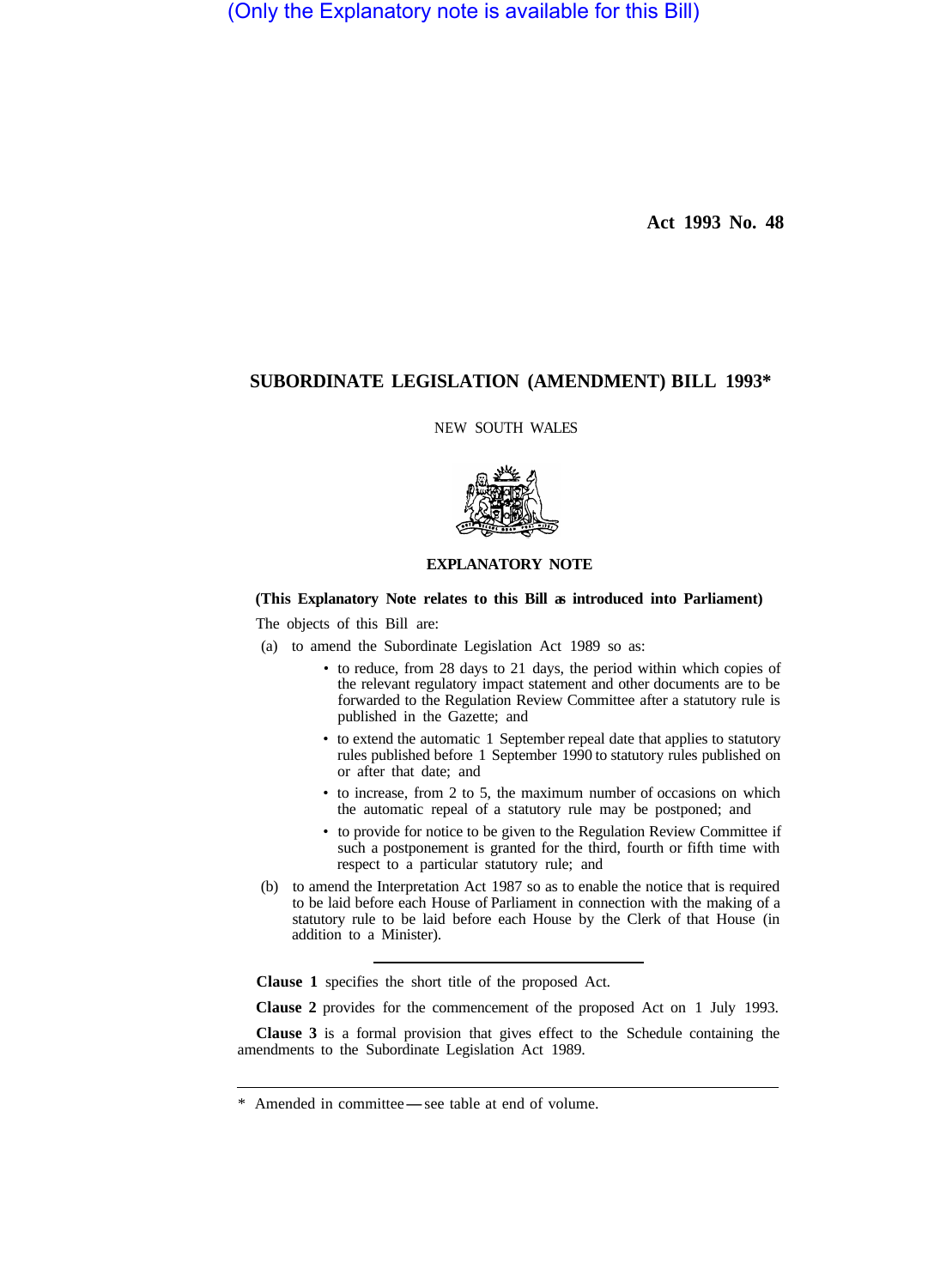#### *Subordinate Legislation (Amendment) 1993 [Act 1993 No. 48]*

**Clause 4** is a formal provision that gives effect to the Schedule containing the amendment to the Interpretation Act 1987.

**Clause 5** is a transitional provision that ensures that a statutory rule published before the commencement of the proposed Act is not affected by the reduction in the period within which copies of the relevant regulatory impact statement and other documents are to be forwarded to the Regulation Review Committee.

#### **SCHEDULE l—AMENDMENT OF SUBORDINATE LEGISLATION ACT 1989**

#### **Giving of regulatory impact statements etc. to Regulation Review Committee**

**Section 5** requires the preparation of a regulatory impact statement for a proposed statutory rule and the invitation of comments and submissions on the proposed rule. Section 5 (4) requires the statement, together with any comments and submissions that are made, to be forwarded to the Regulation Review Committee in the event that the proposed rule is made. Schedule 1 (1) amends section 5 (4) so as to reduce, from 28 to 21 days after the rule is gazetted, the period within which those documents must be forwarded.

This is intended to give the Regulation Review committee more time to consider a statutory rule between the time it is gazetted and the time within which it can be disallowed.

#### **Automatic repeal of post-1.9.90 statutory rules on 1 September**

Section 10 (2) currently provides that a statutory rule published on or after 1 September 1990 is to be automatically repealed on the fifth anniversary of its publication. Schedule 1 (2) substitutes section 10 (2) with a provision to the effect that such a statutory rule is instead to be repealed on the fifth anniversary of its publication (in the case of a statutory rule published on 1 September in any year) and on 1 September following the fifth anniversary of its publication (in any other case).

This is intended to bring section 10 (2) into line with section 10 (l), which applies a common 1 September repeal date to statutory rules published before 1 September 1990.

#### **Increase in maximum number of postponements of repeal**

Section 11 (1) enables the Governor to postpone the automatic repeal of a statutory rule by one year at a time. Section 11 (3) restricts to 2 the number of occasions on which the repeal of a particular statutory rule may be postponed. Schedule  $1\left(3\right)\left(a\right)$ amends section  $11$  (3) so as to increase the number to 5, while Schedule 1 (3) (b) inserts a new subsection (4) into section 11 so as to provide that in the event that the repeal of a statutory rule is postponed for a third, fourth or fifth time, the Minister responsible for the statutory rule must cause notice of that fact to be given to the Regulation Review Committee as soon as possible.

This is intended to enable the staged repeal program to take into account the existence of other legislative initiatives (particularly those that are likely to involve the making of statutory rules) and so avoid the costly duplication of effort that would otherwise occur if a new statutory rule were to be made under the staged repeal program only to be repealed and remade as a consequence of some such initiative.